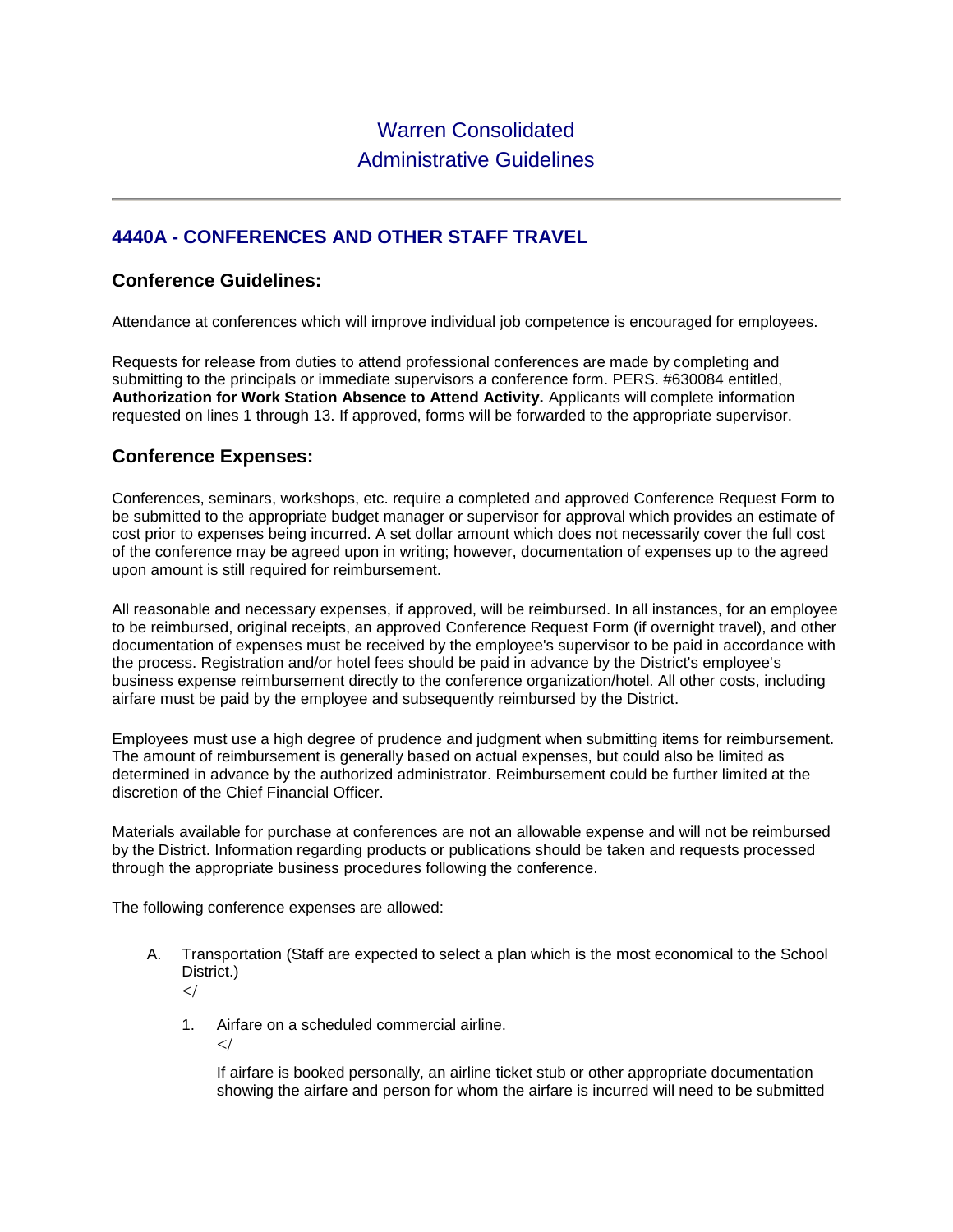as a receipt showing the amount paid for the ticket. The cost in excess of tourist, coach, or economy accommodations will not be reimbursed, except in unusual cases. Employees wishing to drive round-trip to out-of-town business destinations will be reimbursed on a per mile basis or for the amount of round trip coach airfare, whichever is less. Documentation must be provided for coach airfare if an automobile is used instead of air travel.  $\lt/$ 

- 2. Necessary fares/mileage from home/office to terminal and return are allowable. Reimbursement for mileage shall be at the current IRS scheduled rate.  $\lt/$
- 3. Car rentals must be approved in advance.  $\lt/$
- B. Lodging, excluding additional costs for spouse and/or other family members. Costs of rooms shall not exceed the conference discounted hotel rate. An original itemized lodging bill must be submitted for reimbursement. Any additional charges will be the responsibility of the employee.  $\lt/$
- C. Actual cost for meals, excluding alcohol, where reasonable and customary for area.  $\lt/$
- D. Conference or workshop registration fees, excluding that portion applicable to plays, recreational trips, or performances strictly for entertainment.  $\prec$ /
- E. Miscellaneous costs:
	- $\lt/$
	- 1. Taxi or shuttle van service when public transportation is not available  $\lt/$
	- 2. Gratuities, where appropriate and customary  $\lt/$
	- 3. Parking overnight parking at the airport, station, or hotel may be reimbursed at selfparking rates with a receipt  $\lt/$
	- 4. Telephone business related phone calls and one (1) personal call per day of no more than ten (10) minutes in length  $<\!\!/$

# **ORIGINAL RECEIPTS ARE REQUIRED FOR ALL EXPENSES REGARDLESS OF AMOUNT; COPIES ARE NOT ACCEPTED.**

#### **Other Staff Travel**

Conference travel guidelines will apply except meals and lodging where the following shall be in effect:

## **Maximum Expense Reimbursement for In-State and Out-of-State Travel**

#### **Based upon**